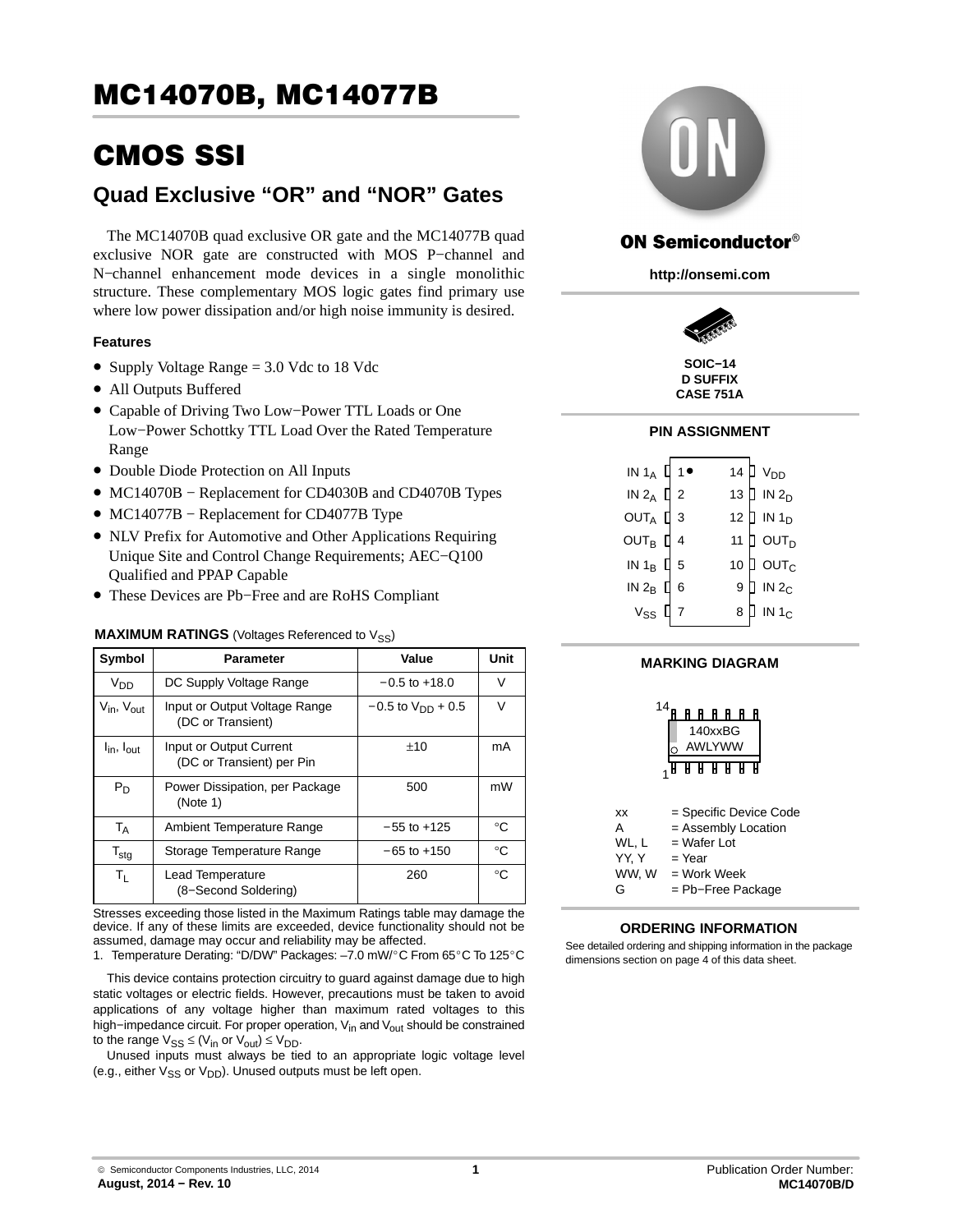



**Figure 1. Power Dissipation Test Circuit and Waveform**



\*Inverted output on MC14077B only. #Connect unused input to  $V_{DD}$  for MC14070B, to  $V_{SS}$  for MC14077B.

#### **Figure 2. Switching Time Test Circuit and Waveforms**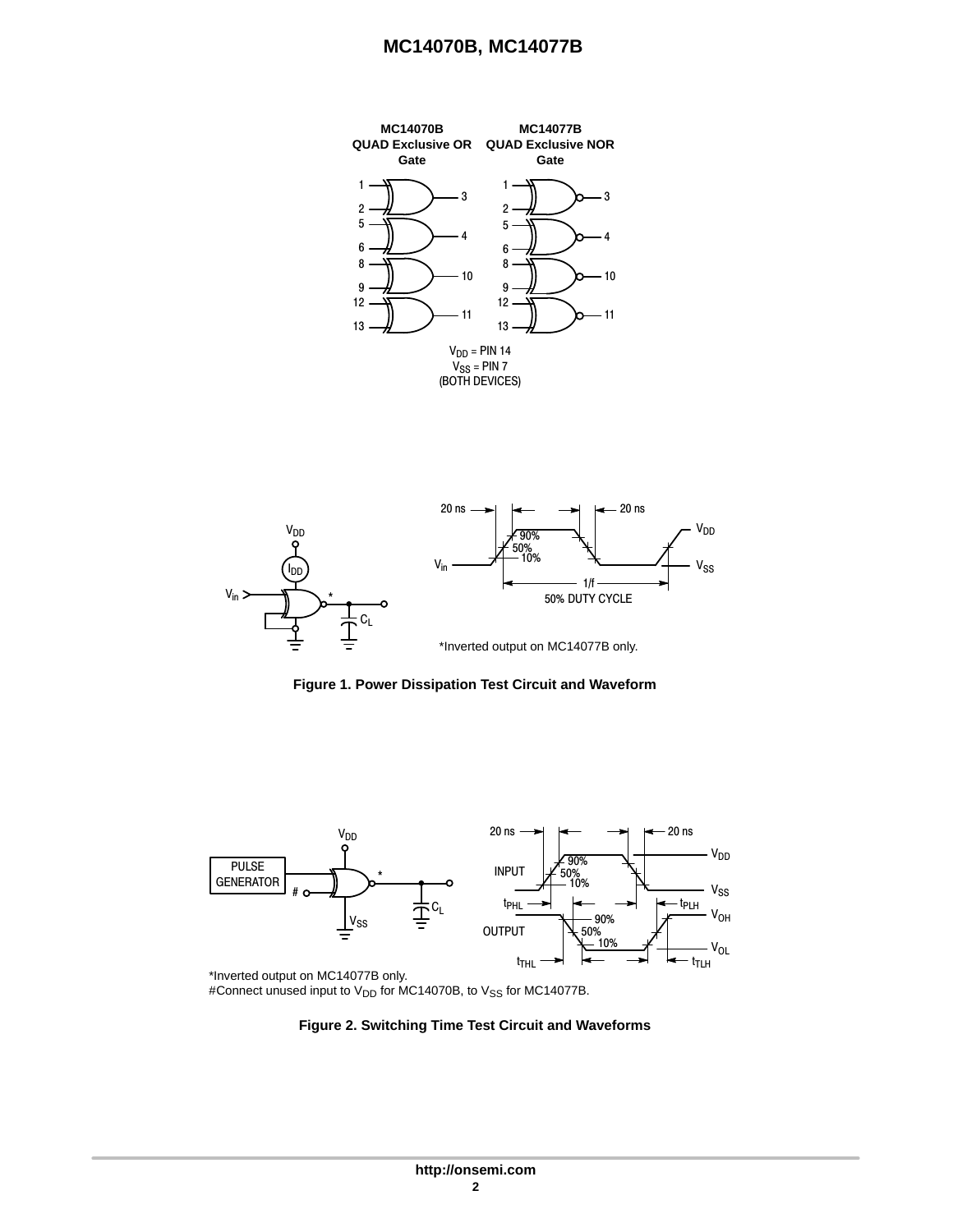|                                                                                                                                                                                                                                                                                                               |           |                                        |                              |                                                                                                                | $-55^{\circ}$ C                                                                                |                                                                    | $25^{\circ}$ C                         |                                                                                                       |                                                             | 125°C                                                                     |             |
|---------------------------------------------------------------------------------------------------------------------------------------------------------------------------------------------------------------------------------------------------------------------------------------------------------------|-----------|----------------------------------------|------------------------------|----------------------------------------------------------------------------------------------------------------|------------------------------------------------------------------------------------------------|--------------------------------------------------------------------|----------------------------------------|-------------------------------------------------------------------------------------------------------|-------------------------------------------------------------|---------------------------------------------------------------------------|-------------|
| Characteristic                                                                                                                                                                                                                                                                                                |           | Symbol                                 | <b>V<sub>DD</sub></b><br>Vdc | Min                                                                                                            | Max                                                                                            | Min                                                                | <b>Typ</b><br>(Note 2)                 | Max                                                                                                   | Min                                                         | Max                                                                       | Unit        |
| Output Voltage<br>$V_{in} = V_{DD}$ or 0                                                                                                                                                                                                                                                                      | "0" Level | $V_{OL}$                               | $5.0$<br>10<br>15            | $\overline{\phantom{0}}$<br>$\overline{\phantom{m}}$<br>$\overline{\phantom{0}}$                               | 0.05<br>0.05<br>0.05                                                                           | $\overline{\phantom{0}}$<br>$\overline{\phantom{0}}$               | 0<br>0<br>0                            | 0.05<br>0.05<br>0.05                                                                                  | $\qquad \qquad -$<br>$\qquad \qquad -$<br>$\qquad \qquad -$ | 0.05<br>0.05<br>0.05                                                      | Vdc         |
| $V_{in} = 0$ or $V_{DD}$                                                                                                                                                                                                                                                                                      | "1" Level | VOH                                    | $5.0$<br>10<br>15            | 4.95<br>9.95<br>14.95                                                                                          | $\overline{\phantom{0}}$<br>$\overline{\phantom{a}}$<br>$\overline{\phantom{a}}$               | 4.95<br>9.95<br>14.95                                              | 5.0<br>10<br>15                        | $\overline{a}$<br>$\qquad \qquad -$<br>$\overline{\phantom{0}}$                                       | 4.95<br>9.95<br>14.95                                       | $\overline{\phantom{0}}$<br>$\qquad \qquad -$<br>$\overline{\phantom{0}}$ | Vdc         |
| Input Voltage<br>$(VO = 4.5$ or 0.5 Vdc)<br>$(VO = 9.0$ or 1.0 Vdc)<br>$(VO = 13.5$ or 1.5 Vdc)                                                                                                                                                                                                               | "0" Level | $\mathsf{V}_{\mathsf{IL}}$             | 5.0<br>10<br>15              | $\qquad \qquad -$<br>$\overline{\phantom{0}}$<br>$\overline{\phantom{0}}$                                      | 1.5<br>3.0<br>4.0                                                                              | -<br>$\overline{\phantom{0}}$<br>$\overline{\phantom{0}}$          | 2.25<br>4.50<br>6.75                   | 1.5<br>3.0<br>4.0                                                                                     | -<br>$\overline{\phantom{0}}$                               | 1.5<br>3.0<br>4.0                                                         | Vdc         |
| $(VO = 0.5$ or 4.5 Vdc)<br>$(VO = 1.0$ or 9.0 Vdc)<br>$(VO = 1.5$ or 13.5 Vdc)                                                                                                                                                                                                                                | "1" Level | $\rm V_{IH}$                           | 5.0<br>10<br>15              | 3.5<br>7.0<br>11                                                                                               | $\overline{\phantom{m}}$<br>$\overline{\phantom{a}}$<br>$\overline{\phantom{0}}$               | 3.5<br>7.0<br>11                                                   | 2.75<br>5.50<br>8.25                   | $\overline{\phantom{0}}$<br>$\overline{\phantom{0}}$<br>$\qquad \qquad -$                             | 3.5<br>7.0<br>11                                            | $\qquad \qquad -$<br>$\qquad \qquad -$<br>$\qquad \qquad -$               | Vdc         |
| <b>Output Drive Current</b><br>$(V_{OH} = 2.5$ Vdc)<br>$(V_{OH} = 4.6$ Vdc)<br>$(V_{OH} = 9.5$ Vdc)<br>$(V_{OH} = 13.5$ Vdc)                                                                                                                                                                                  | Source    | $I_{OH}$                               | 5.0<br>5.0<br>10<br>15       | $-3.0$<br>$-0.64$<br>$-1.6$<br>$-4.2$                                                                          | $\qquad \qquad -$<br>$\overline{\phantom{m}}$<br>$\qquad \qquad -$<br>$\overline{\phantom{a}}$ | $-2.4$<br>$-0.51$<br>$-1.3$<br>$-3.4$                              | $-4.2$<br>$-0.88$<br>$-2.25$<br>$-8.8$ | $\qquad \qquad -$<br>$\overline{\phantom{0}}$<br>$\overline{\phantom{0}}$<br>$\overline{\phantom{0}}$ | $-1.7$<br>$-0.36$<br>$-0.9$<br>$-2.4$                       | $\qquad \qquad -$<br>$\overline{\phantom{0}}$                             | mAdc        |
| $(V_{OL} = 0.4$ Vdc)<br>$(V_{OL} = 0.5$ Vdc)<br>$(V_{OL} = 1.5$ Vdc)                                                                                                                                                                                                                                          | Sink      | $I_{OL}$                               | 5.0<br>10<br>15              | 0.64<br>1.6<br>4.2                                                                                             | $\qquad \qquad -$<br>$\qquad \qquad -$<br>$\overline{\phantom{a}}$                             | 0.51<br>1.3<br>3.4                                                 | 0.88<br>2.25<br>8.8                    | $\equiv$<br>$\overline{\phantom{0}}$<br>$\overline{\phantom{0}}$                                      | 0.36<br>0.9<br>2.4                                          | $\overline{\phantom{0}}$<br>$\overline{\phantom{0}}$                      | mAdc        |
| Input Current                                                                                                                                                                                                                                                                                                 |           | $I_{in}$                               | 15                           | $\overline{\phantom{a}}$                                                                                       | ±0.1                                                                                           | $\overline{\phantom{0}}$                                           | ±0.00001                               | ±0.1                                                                                                  | $\overline{\phantom{0}}$                                    | ±1.0                                                                      | <b>µAdc</b> |
| Input Capacitance<br>$(V_{in} = 0)$                                                                                                                                                                                                                                                                           |           | $C_{in}$                               | $\overline{\phantom{0}}$     | $\overline{\phantom{m}}$                                                                                       |                                                                                                | $\overline{\phantom{0}}$                                           | 5.0                                    | 7.5                                                                                                   | $\overline{\phantom{0}}$                                    | $\qquad \qquad -$                                                         | pF          |
| Quiescent Current<br>(Per Package)                                                                                                                                                                                                                                                                            |           | <b>I</b> <sub>DD</sub>                 | $5.0\,$<br>10<br>15          | $\qquad \qquad -$<br>$\overline{\phantom{m}}$<br>$\qquad \qquad -$                                             | 0.25<br>0.5<br>1.0                                                                             | $\qquad \qquad -$<br>$\qquad \qquad -$<br>$\overline{\phantom{0}}$ | 0.0005<br>0.0010<br>0.0015             | 0.25<br>0.5<br>1.0                                                                                    | $\qquad \qquad -$<br>$\qquad \qquad -$<br>$\qquad \qquad -$ | 7.5<br>15<br>30                                                           | μAdc        |
| Total Supply Current (Notes 3 & 4)<br>(Dynamic plus Quiescent,<br>Per Package)<br>$(C_L = 50$ pF on all outputs, all buffers<br>switching)                                                                                                                                                                    |           | ŀτ                                     | 5.0<br>10<br>15              | $I_T = (0.3 \mu A/kHz) f + I_{DD}$<br>$I_T = (0.6 \mu A/kHz) f + I_{DD}$<br>$I_T = (0.9 \mu A/kHz) f + I_{DD}$ |                                                                                                |                                                                    |                                        |                                                                                                       | <b>µAdc</b>                                                 |                                                                           |             |
| Output Rise and Fall Times (Note 3)<br>$(C_L = 50 \text{ pF})$<br>$t_{\text{T LH}}$ , $t_{\text{THL}}$ = (1.35 ns/pF) $C_{L}$ + 33 ns<br>$t_{\text{TLH}}$ , $t_{\text{THL}} = (0.60 \text{ ns/pF}) C_{\text{L}} + 20 \text{ ns}$<br>$t_{\text{TLH}}$ , $t_{\text{THL}}$ = (0.40 ns/pF) C <sub>L</sub> + 20 ns |           | $t_{\text{TLH}}$<br>t <sub>THL</sub>   | 5.0<br>10<br>15              | $\overline{\phantom{0}}$<br>$\overline{\phantom{0}}$                                                           |                                                                                                | $\overline{\phantom{0}}$<br>$\overline{\phantom{0}}$               | 100<br>50<br>40                        | 200<br>100<br>80                                                                                      | $\overline{\phantom{0}}$                                    | $\qquad \qquad -$<br>$\qquad \qquad -$                                    | ns          |
| Propagation Delay Times (Note 3)<br>$(C_L = 50 \text{ pF})$<br>t <sub>PLH</sub> , t <sub>PHL</sub> = (0.90 ns/pF) $C_L$ + 130 ns<br>t <sub>PLH</sub> , t <sub>PHL</sub> = (0.36 ns/pF) $C_L$ + 57 ns<br>$t_{PLH}$ , $t_{PHL}$ = (0.26 ns/pF) $C_L$ + 37 ns                                                    |           | t <sub>PLH</sub> ,<br>t <sub>PHL</sub> | 5.0<br>10<br>15              |                                                                                                                |                                                                                                | $\overline{\phantom{m}}$<br>$\overline{\phantom{0}}$               | 175<br>75<br>55                        | 350<br>150<br>110                                                                                     |                                                             |                                                                           | ns          |

Product parametric performance is indicated in the Electrical Characteristics for the listed test conditions, unless otherwise noted. Product performance may not be indicated by the Electrical Characteristics if operated under different conditions.

2. Data labelled "Typ" is not to be used for design purposes but is intended as an indication of the IC's potential performance. 3. The formulas given are for the typical characteristics only at 25-C.

4. To calculate total supply current at loads other than 50 pF:

 $I_T(C_L) = I_T(50 \text{ pF}) + (C_L - 50) \text{ Vfk}$ 

where: I<sub>T</sub> is in µH (per package), C<sub>L</sub> in pF, V = (V<sub>DD</sub> – V<sub>SS</sub>) in volts, f in kHz is input frequency, and k = 0.002.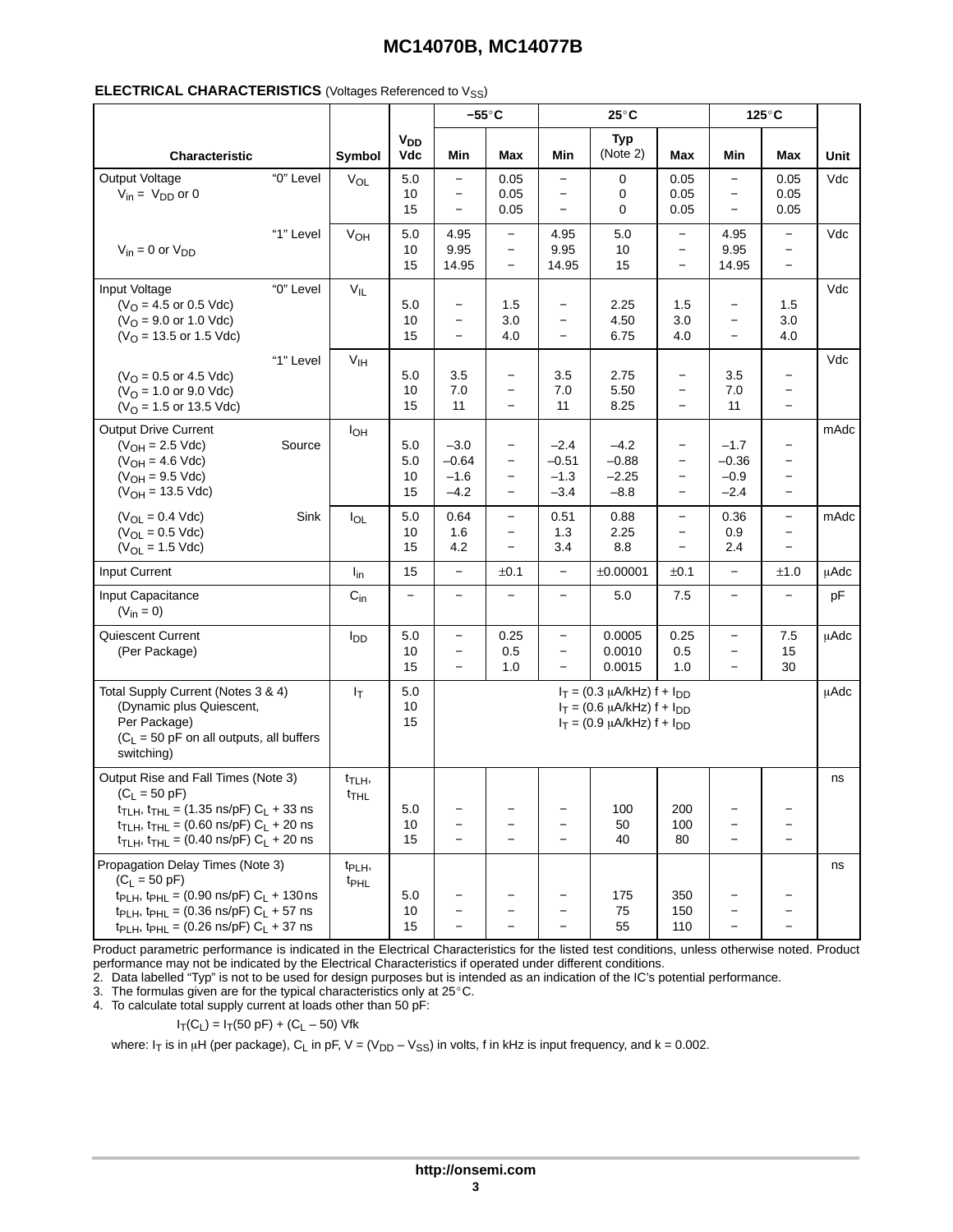#### <span id="page-3-0"></span>**ORDERING INFORMATION**

I

| <b>Device</b>     | Package              | Shipping <sup>+</sup> |  |  |  |
|-------------------|----------------------|-----------------------|--|--|--|
| <b>MC14070BDG</b> | SOIC-14<br>(Pb-Free) | 55 Units / Rail       |  |  |  |
| MC14070BDR2G      | SOIC-14<br>(Pb-Free) | 2500 / Tape & Reel    |  |  |  |
| NLV14070BDR2G*    | SOIC-14<br>(Pb-Free) | 2500 / Tape & Reel    |  |  |  |
|                   |                      |                       |  |  |  |
| <b>MC14077BDG</b> | SOIC-14<br>(Pb-Free) | 55 Units / Rail       |  |  |  |
| MC14077BDR2G      | SOIC-14<br>(Pb-Free) | 2500 / Tape & Reel    |  |  |  |
| NLV14077BDR2G*    | SOIC-14<br>(Pb-Free) | 2500 / Tape & Reel    |  |  |  |

†For information on tape and reel specifications, including part orientation and tape sizes, please refer to our Tape and Reel Packaging Specifications Brochure, BRD8011/D.

\*NLV Prefix for Automotive and Other Applications Requiring Unique Site and Control Change Requirements; AEC−Q100 Qualified and PPAP Capable.